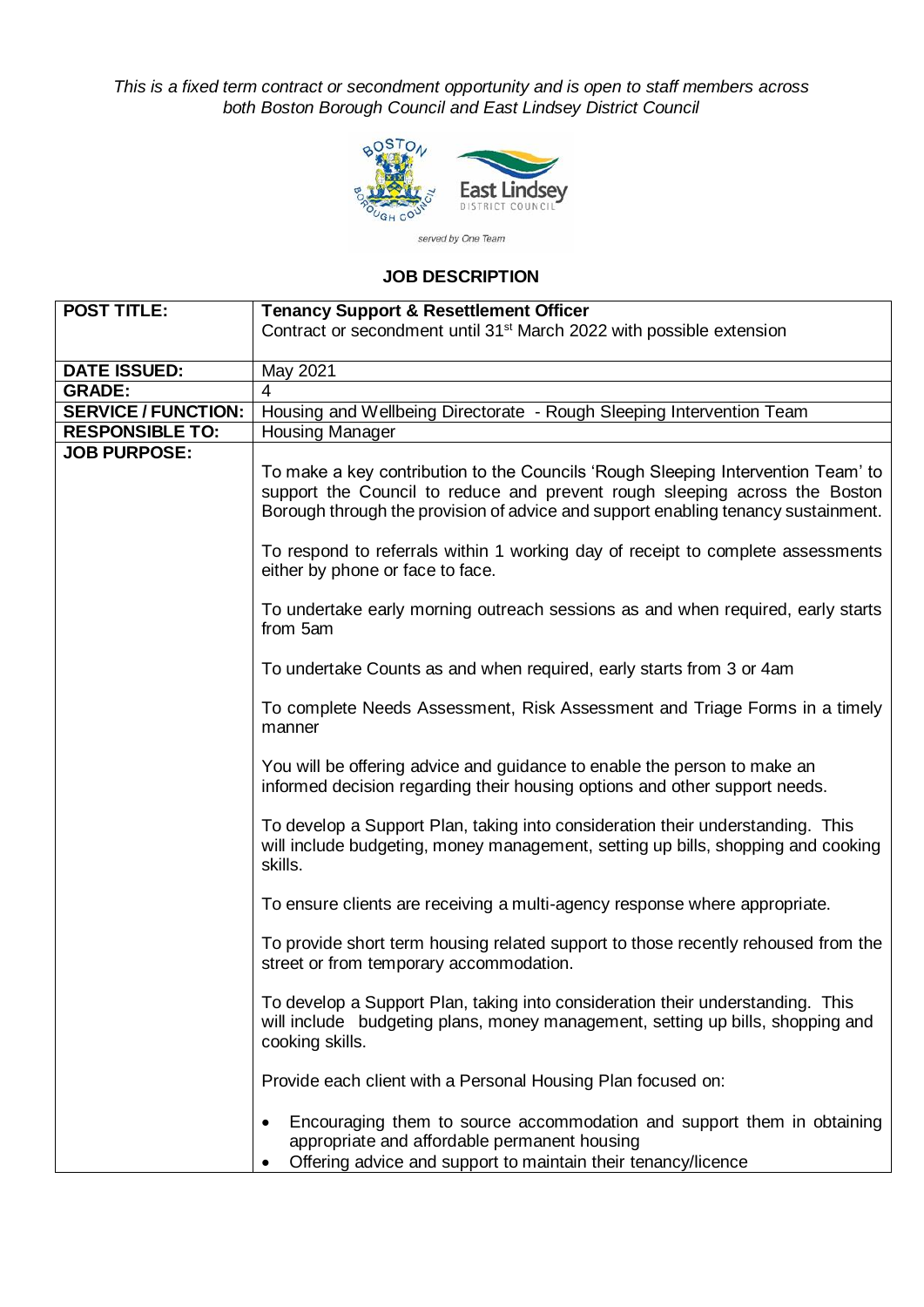|                                                | Access appropriate and timely support from a range of agencies/services<br>dependant on their individual needs<br>Maximising their income and reduce any debts<br>Supporting clients to build independence and become more involved in their<br>community<br>Referral to Housing Related Support services when required<br>To ensure a smooth transition into accommodation for those Sleeping Rough by<br>continuing their support as required<br>You will be teaching life skills to encourage and enable them to sustain a tenancy<br>within their own accommodation<br>To assist in a timely manner with the facilitation of supported reconnection for those<br>clients with no local connection to the area<br>To manage a caseload and keep accurate data and records ensuring integration<br>with the Councils housing and homelessness service, other council services and<br>partner organisations as required<br>To build relations with housing providers, landlords, agencies, services, faith groups<br>and volunteer sector.<br>To work across the Boston and East Lindsey Strategic Alliance if required. |  |  |
|------------------------------------------------|---------------------------------------------------------------------------------------------------------------------------------------------------------------------------------------------------------------------------------------------------------------------------------------------------------------------------------------------------------------------------------------------------------------------------------------------------------------------------------------------------------------------------------------------------------------------------------------------------------------------------------------------------------------------------------------------------------------------------------------------------------------------------------------------------------------------------------------------------------------------------------------------------------------------------------------------------------------------------------------------------------------------------------------------------------------------------------------------------------------------------|--|--|
| <b>LIAISON WITH</b>                            | Members of the public, council officers, external partners, statutory agencies,<br>voluntary and community sector.                                                                                                                                                                                                                                                                                                                                                                                                                                                                                                                                                                                                                                                                                                                                                                                                                                                                                                                                                                                                        |  |  |
| <b>KEY COMPETENCIES:</b>                       | Organisational awareness<br>$\bullet$<br>Awareness of the wider context within which the role operates<br>$\bullet$<br>Effective communication<br>$\bullet$<br>A focus on impact and outcomes<br>Working collaboratively across multiple teams and organisations<br>A commitment to continuous improvement and quality<br>Ability to influence and inspire trust and confidence<br>Ability to problem solve through collaboration and creative thinking<br>Ability to recognise and respond proactively if any changes to the approach is<br>required to achieved the desired outcomes                                                                                                                                                                                                                                                                                                                                                                                                                                                                                                                                    |  |  |
| <b>MAIN RESPONSIBILITIES, TASKS AND DUTIES</b> |                                                                                                                                                                                                                                                                                                                                                                                                                                                                                                                                                                                                                                                                                                                                                                                                                                                                                                                                                                                                                                                                                                                           |  |  |

- a) Dynamic case management, managing a small a caseload of people moving from the streets into accommodation with varying levels of needs and risk across a range of tenures, keeping accurate data and records, ensuring integration with the Councils Housing and Homelessness service, other council services and partner organisations as required
- b) Comprehensive support planning focussed on homelessness prevention; identifying areas of support, outcomes; goals; actions and targets in conjunction with the client. Regularly review progress against achieving the outcomes set in the action plan ensuring that the plan is up to date prior to closing the case.
- c) Organise and undertake early morning outreach sessions and counts, produce reports and update case notes.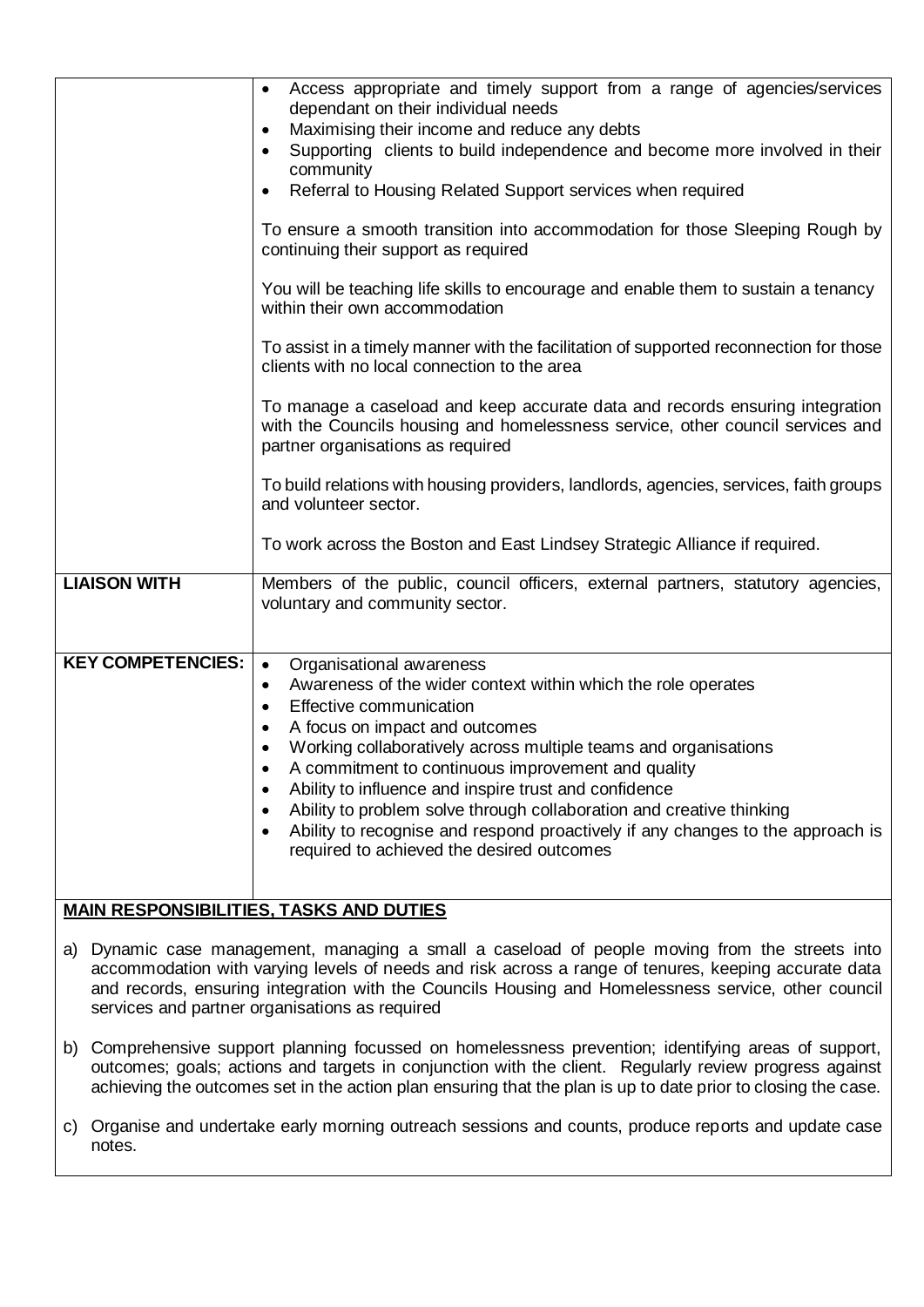- d) Directly provide support to enable the service user to sustain and manage their tenancy/licence including helping the client to understand their rights and responsibilities as a tenant.
- e) Encourage and motivate clients to do as much as possible for themselves, providing sensitive challenge as appropriate with the aim of enabling them to sustain the tenancy. This will include accessing relevant training.
- f) Liaise with relevant agencies on behalf of the client and encourage them to access appropriate services and benefits including handover to other support providers where appropriate to do so.
- g) Develop and maintain positive relationships with clients, establishing and maintaining appropriate professional boundaries, respecting clients' views but also sensitively challenging resistance to support which could enhance their quality of life.
- h) Develop and maintain good working relationships with landlords and other agencies involved while support is in place. Ensure landlords are aware how to access support and raise safeguarding concerns.
- i) Keep detailed and accurate records, ensuring that all assessments, action plans, notes and information regarding outcomes are recorded on the management system.
- j) To refer clients with complex or unmet needs to the multi-agency Vulnerable Adults Panel/Neighbourhood Team Meetings/Team around the Adult dependant on their needs assessment and the level of service required as identified by the triage tool. Where required, with the most complex and severe cases facilitate with the Service Coordinator a multi-agency "Rough Sleeping Prevention Task Group" to allow for multiagency response to provision of support.
- k) To facilitate supported reconnection for those rough sleeping in the district with no local connection to the area.
- l) Assist with data collection to help ensure accurate and comprehensive records and identify gaps in service provision ensuring this information is used to help commission new services or change current provision. Assist with the completion of any returns as required to the Ministry of Housing Communities and Local Government (MHCLG).
- m) To work in conjunction with partner organisations, Community Safety Teams and the Police to reduce antisocial behaviour.
- n) To work closely with internal and external colleagues, including social services, support workers, hospitals, mental health services, drug and alcohol services, hospitals, prison, probation and other professionals who may be involved.
- o) Respond appropriately to chaotic and challenging behaviour to uphold the wellbeing of staff and clients.
- p) Participate in regular supervision, team and department meetings to enhance personal and team performance, ensure effective communication and identify personal and team training needs
- q) To support and raise awareness with issues such as health and safety, safeguarding vulnerable adults and children and how to make a complaint.
- r) To assist line managers to ensure effective delivery and capacity to deliver the project at all times
- s) To represent the council at various meetings and forums relevant to this area of work as required
- t) To abide by the Councils Health and Safety policies as well as the sections risk assessments and safe systems of work.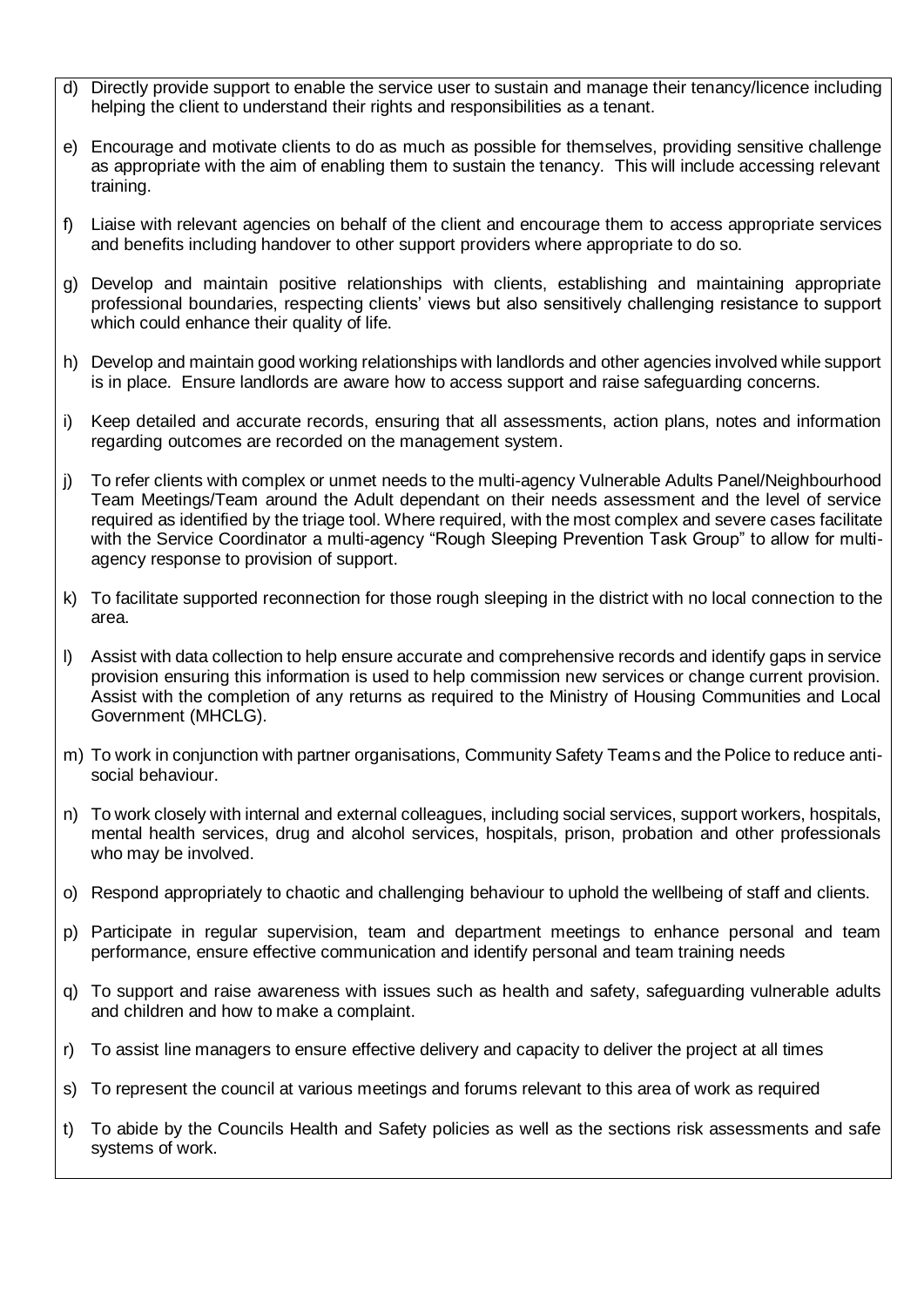- u) To undertake any other tasks required to meet the demands of the Rough Sleeping Intervention Team.
- v) To cover different roles and areas when required across the Boston and East Lindsey Strategic Alliance within the 'One Team' ethos

| <b>OTHER</b>   |                                                                                                                                                                                                                                                                                                                                                                                                                                                                                                                                                                                                                                                                                                                |  |  |
|----------------|----------------------------------------------------------------------------------------------------------------------------------------------------------------------------------------------------------------------------------------------------------------------------------------------------------------------------------------------------------------------------------------------------------------------------------------------------------------------------------------------------------------------------------------------------------------------------------------------------------------------------------------------------------------------------------------------------------------|--|--|
| $\overline{1}$ | The duties and responsibilities in this job description are not exhaustive. The post holder may be<br>required to undertake other duties that may be required from time to time within the general scope of<br>the post. Any such duties should not substantially change the general character of the post. Duties<br>and responsibilities outside of the general scope of this grade of post will be with the consent of the<br>post holder with the exception of those required at such a time when the Emergency or Business<br>Continuity Plan is invoked during a genuine emergency situation where staff may be required to<br>undertake work outside of their normal duties without prior consultation. |  |  |
| $\overline{2}$ | <b>Equal opportunities</b>                                                                                                                                                                                                                                                                                                                                                                                                                                                                                                                                                                                                                                                                                     |  |  |
|                | The post holder is required to carry out the duties in accordance with Council Equal Opportunities<br>policies.                                                                                                                                                                                                                                                                                                                                                                                                                                                                                                                                                                                                |  |  |
| $\mathbf{3}$   | <b>Health and safety</b>                                                                                                                                                                                                                                                                                                                                                                                                                                                                                                                                                                                                                                                                                       |  |  |
|                | The post holder is required to carry out the duties in accordance with the Council Health and Safety<br>policies and procedures.                                                                                                                                                                                                                                                                                                                                                                                                                                                                                                                                                                               |  |  |
|                | All employees have a duty to take reasonable care for their own health & safety and that of others. In<br>particular they must:                                                                                                                                                                                                                                                                                                                                                                                                                                                                                                                                                                                |  |  |
|                | Carry out all work in the prescribed manner and ensure that they follow training, information<br>$\bullet$<br>and instruction provided                                                                                                                                                                                                                                                                                                                                                                                                                                                                                                                                                                         |  |  |
|                | Use equipment correctly at all times<br>$\bullet$                                                                                                                                                                                                                                                                                                                                                                                                                                                                                                                                                                                                                                                              |  |  |
|                | Wear or use personal protective equipment provided<br>$\bullet$                                                                                                                                                                                                                                                                                                                                                                                                                                                                                                                                                                                                                                                |  |  |
|                | Report all unsafe acts, conditions, accidents or near misses<br>$\bullet$                                                                                                                                                                                                                                                                                                                                                                                                                                                                                                                                                                                                                                      |  |  |
|                | Suggest methods of eliminating hazards and reducing potential risks<br>٠                                                                                                                                                                                                                                                                                                                                                                                                                                                                                                                                                                                                                                       |  |  |
|                | Co-operate in the investigation of accidents with the objective of introducing methods to<br>$\bullet$<br>prevent a reoccurrence                                                                                                                                                                                                                                                                                                                                                                                                                                                                                                                                                                               |  |  |
|                | Take part in risk assessments, workplace inspections, safety tours and audits when<br>necessary                                                                                                                                                                                                                                                                                                                                                                                                                                                                                                                                                                                                                |  |  |
|                | Observe safe systems and methods of working at all times, avoid taking short cuts or<br>improvising which may give rise to unnecessary risks                                                                                                                                                                                                                                                                                                                                                                                                                                                                                                                                                                   |  |  |
| 4              | <b>Health Surveillance</b>                                                                                                                                                                                                                                                                                                                                                                                                                                                                                                                                                                                                                                                                                     |  |  |
|                | Employees are required to undertake such health surveillance, at the cost of the Council, as may be<br>required. This may be identified by risk assessments or be a statutory provision such as those within<br>the Health and Safety at Work Act 1974 and The Control of Noise at Work Regulations 2005.                                                                                                                                                                                                                                                                                                                                                                                                      |  |  |
| $5\phantom{1}$ | <b>Conduct</b>                                                                                                                                                                                                                                                                                                                                                                                                                                                                                                                                                                                                                                                                                                 |  |  |
|                | The public are entitled to expect the highest standards of conduct from all employees who work for<br>Local Government and that their conduct should never be influenced by improper motives.<br>Employees should always remember the responsibilities to the community they serve and ensure<br>courteous, efficient and impartial service to all groups and individuals within the community.                                                                                                                                                                                                                                                                                                                |  |  |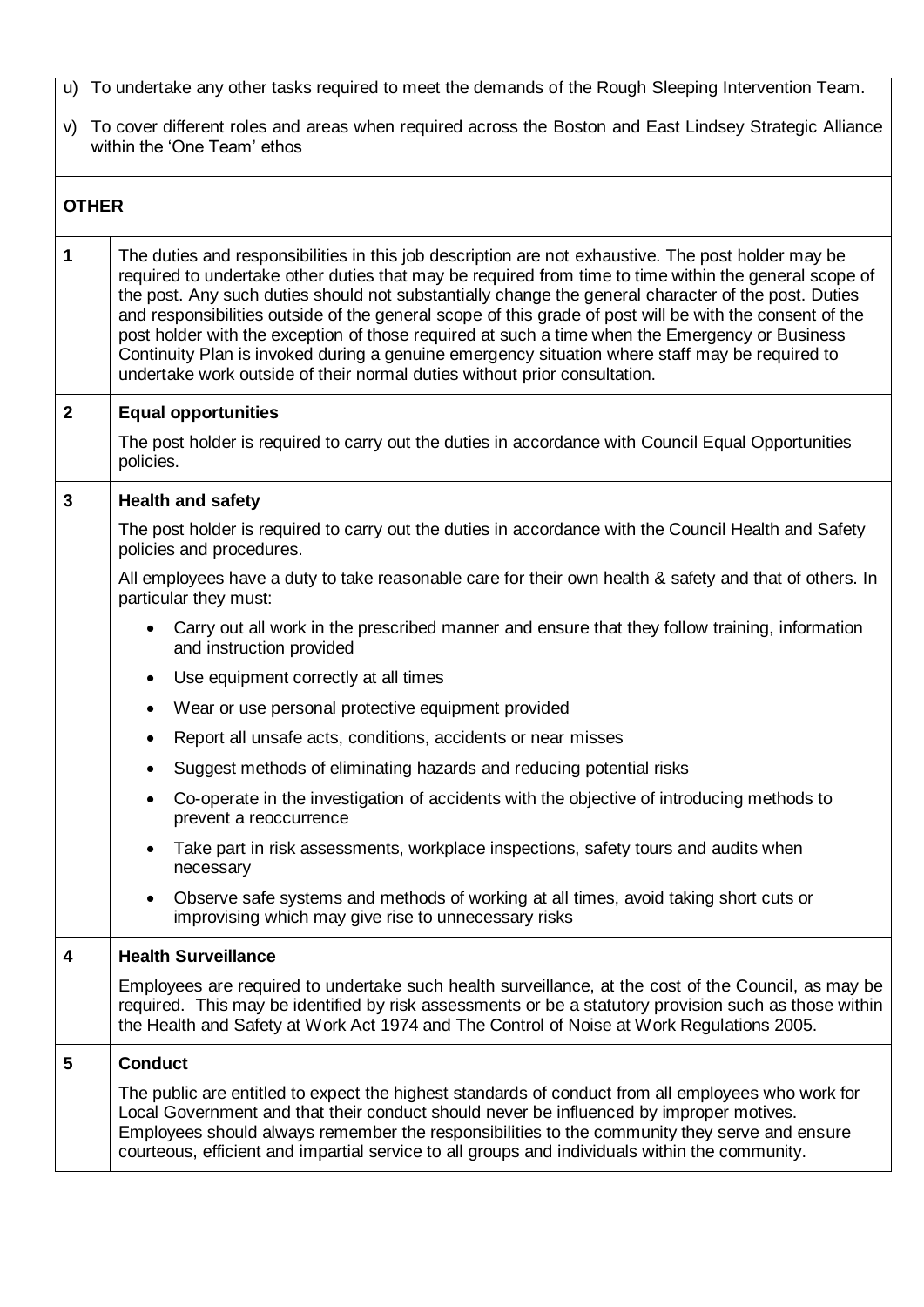|                | Employees are required to follow the Councils Contract Procedure rules and Financial Regulations in<br>any financial transactions and other dealings on behalf of the Council.                                                                                                                                                                                                                                                                                                                                                                                                                          |  |  |
|----------------|---------------------------------------------------------------------------------------------------------------------------------------------------------------------------------------------------------------------------------------------------------------------------------------------------------------------------------------------------------------------------------------------------------------------------------------------------------------------------------------------------------------------------------------------------------------------------------------------------------|--|--|
|                | Employees should be aware of the content of the Code of Conduct and ensure that they act within<br>the Code at all times                                                                                                                                                                                                                                                                                                                                                                                                                                                                                |  |  |
| 6              | Information security & data protection                                                                                                                                                                                                                                                                                                                                                                                                                                                                                                                                                                  |  |  |
|                | Employees should ensure that confidential material including material about individuals is handled in<br>accordance with the law.                                                                                                                                                                                                                                                                                                                                                                                                                                                                       |  |  |
|                | Employees are individually responsible for any information in their care whether computerised or<br>manual.                                                                                                                                                                                                                                                                                                                                                                                                                                                                                             |  |  |
|                | All Council policies on these issues should be adhered to.                                                                                                                                                                                                                                                                                                                                                                                                                                                                                                                                              |  |  |
| $\overline{7}$ | Safeguarding                                                                                                                                                                                                                                                                                                                                                                                                                                                                                                                                                                                            |  |  |
|                | Employees have a responsibility to safeguard and promote the well-being of all vulnerable adults,<br>children and young people who participate in our services or whom they come into contact with<br>through discharging various functions. This includes situations where the Council works directly with<br>adult, service users who have care of children. Employees should be able to identify abuse or<br>neglect and understand their responsibilities and what to do should they ever suspect or become<br>aware that a child is being neglected, is being abused or is likely to suffer abuse. |  |  |
| 8              | <b>Values</b>                                                                                                                                                                                                                                                                                                                                                                                                                                                                                                                                                                                           |  |  |
|                | We believe that everyone has a role to play in making our council successful.                                                                                                                                                                                                                                                                                                                                                                                                                                                                                                                           |  |  |
|                | We expect everyone involved with Boston Borough Council to be:                                                                                                                                                                                                                                                                                                                                                                                                                                                                                                                                          |  |  |
|                | open and honest with people<br>$\bullet$                                                                                                                                                                                                                                                                                                                                                                                                                                                                                                                                                                |  |  |
|                | enthusiastic, positive and proud about working for Boston Borough Council<br>$\bullet$                                                                                                                                                                                                                                                                                                                                                                                                                                                                                                                  |  |  |
|                | patient with people and take time to understand their concerns<br>$\bullet$                                                                                                                                                                                                                                                                                                                                                                                                                                                                                                                             |  |  |
|                | approachable and clear with people<br>$\bullet$                                                                                                                                                                                                                                                                                                                                                                                                                                                                                                                                                         |  |  |
|                | open to new ideas and willing to learn<br>$\bullet$                                                                                                                                                                                                                                                                                                                                                                                                                                                                                                                                                     |  |  |
|                | caring and to treat people with respect, consistency and fairness                                                                                                                                                                                                                                                                                                                                                                                                                                                                                                                                       |  |  |
|                | focused on customers                                                                                                                                                                                                                                                                                                                                                                                                                                                                                                                                                                                    |  |  |

## **PERSON SPECIFICATION**

## **POST TITLE: Tenancy Support & Resettlement Officer**

## **DATE ISSUED: May 2021**

| <b>Attributes:</b>              | <b>Essential Qualities:</b>                                                   | <b>Desirable Qualities:</b>                                                                                   |
|---------------------------------|-------------------------------------------------------------------------------|---------------------------------------------------------------------------------------------------------------|
| <b>Education &amp; Training</b> | Evidence of continuous relevant personal<br>development relevant to the post. | A relevant<br>professional/management<br>qualification.<br>Grade A - C or equivalent in<br>Maths and English. |